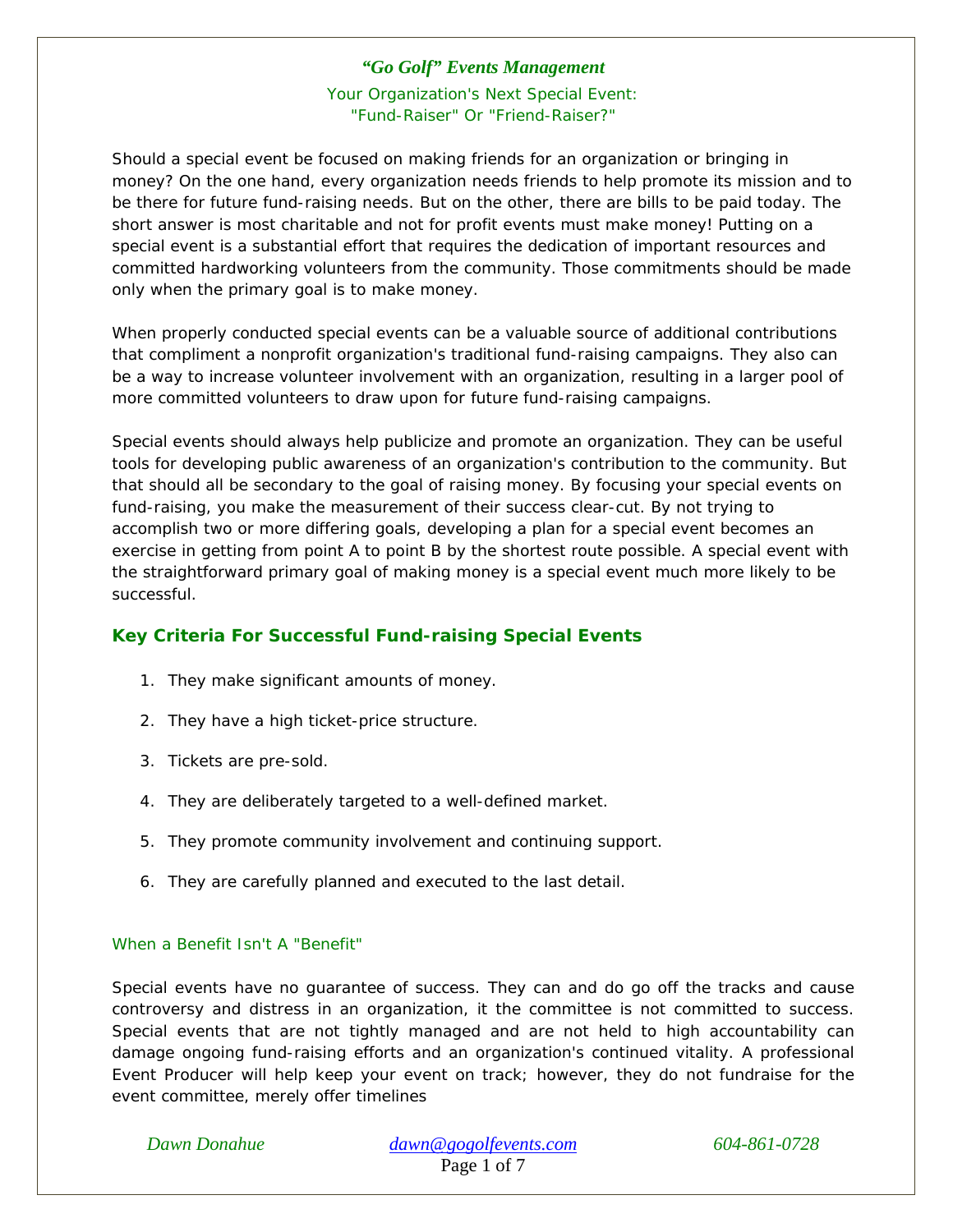Pitfalls of Special Event Fund-Raising Efforts Include:

- Taking your eye off the fund-raising ball. Too often, instead of being a secondary or even tertiary source of contributed income, they are relied upon as a primary source. When that happens, they get in the way of tried and true fund-raising methods. Organizations concentrate their energy on the next special event rather than on directly asking for money from corporations, foundations, and individuals. Organizations that do this are "putting all their eggs in one basket," and it is the smallest of the fund-raising "baskets" available to them.
- Too little return for your efforts. More often than not, the net proceeds from such special events simply do not justify the time, effort, and expense expended to produce them.
- Paying too high a price for success. Some of an organization's best volunteers, the ones capable of raising larger amounts of money on a one-to-one basis, become involved in a special event. Since they're often an organization's most committed and best workers, their time goes to making the event a success, instead of asking donors for needed larger gifts.

In short, a fund-raising benefit event is anything but a benefit when:

- 1. It does not make money.
- 2. It fails to use that opportunity to make new friends.
- 3. It diverts attention from and interferes with other fund-raising.
- 4. Volunteers and staff fail to communicate effectively.
- 5. It fails to secure enough underwriting to reduce expenses.
- 6. It is marred by avoidable mistakes and poor participation.

### Special Events Must Fit Into An Organization's Fund-Raising Mix

Before considering any fund-raising special event, a nonprofit organization should determine the shortfall (the deficit) between what income is earned, if any, from fees and other charges for its programs and services --- compared to its annual operating expense. That shortfall has to be the organization's annual fund-raising goal. It is the amount which must be raised to help carry out the organization's basic mission, to pay for new and down-the-road initiatives emanating from the organization's long-range strategic plan, and to balance the budget. Once that number is known, income goals can be established for the special event, annual campaign, and other efforts to bring in operating income. But those goals are not developed in a vacuum. They must take into account the organization's capacity to effectively develop multiple contributed income streams, and they must be prioritized. How do the goals fit with the organization's other fund-raising endeavours - campaigns for endowment, capital, sponsorship, and underwriting? Having ascertained all that, the organization is in position to determine how it can come up with the resources to produce a special event, and how that event fits into its overall fund-raising strategy.

*Dawn Donahue dawn@gogolfevents.com 604-861-0728*  Page 2 of 7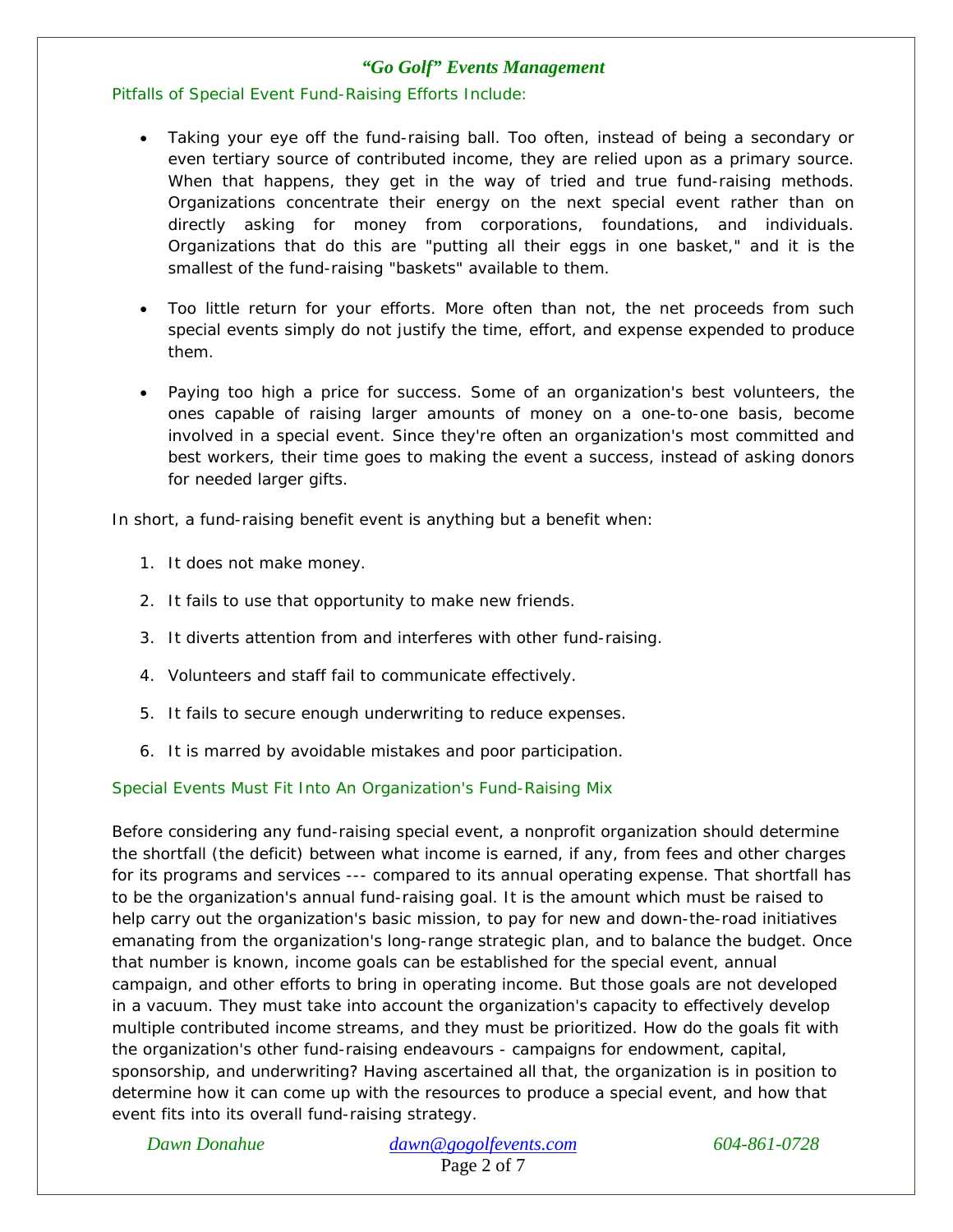### Making The Event Profitable And Worthwhile

A fund-raising special event should not be produced if it will not make enough money to justify the effort. It is poor fund-raising strategy to put on an event with the primary goal of having attendees become good prospects for future giving. This is not very likely when those in attendance often have little real interest in the organization's mission; are attending an event held at a site other than the organization's location; and are eating, drinking, and socializing.

Relationship building is further limited by the added distractions of auctions, other spending opportunities, and entertainment. Even if informational handouts are supplied, a video of the organization's services is shown, or some other display of what the organization does is presented, the exposure is fleeting at best and has little lasting impact. Remember, event attendees are there to have a good time. **They just want to have fun.**

Another point to consider is that volunteers working on behalf of any fund-raising endeavor are goal driven. If they are producing an event that has an announced dollar goal, they do all they can to achieve that goal. When the goal of an event is to "friend-raise," or is otherwise indistinct, volunteers working on the event are unlikely to take away a sense of accomplishment. Volunteers need and want stated, measurable, obtainable goals. Give them that, and you give them the opportunity to be winners. If they feel like winners, they'll be back to help again.

Most successful event planners will tell you that to justify staff and volunteer effort, out of pocket expense, and the other necessary resources required to produce successful benefit events, the event should net at least 50 percent after expenses.

### What Type Of Special Event Is Right For Your Organization?

**The most important factor in finding the right special event for your organization is finding the right fit for your organization. Finding the right fit means not only the activities of the event itself, but also looking at the time, talent, and resources it will take to make the benefit a success.** 

If you have a predetermined money goal, be sure you choose an event that has the potential to net that goal. Learn from events you have produced in the past. Determine what worked, what didn't, and why. Choose an event that reflects not only the age and wealth of your constituents and potential attendees, but also their social and business demographics. You can get additional ideas from fund-raising special event publications found at your library, in bookstores, and through the Internet.

Look at what other organizations have done. Obtain examples of their invitations, publicity, and menus. What sort of entertainment did they provide? What were their budgets? Ask other non-profits for event themes which worked for them. Don't reinvent the wheel. Do borrow liberally from other's successes. Learn from their mistakes.

*Dawn Donahue dawn@gogolfevents.com 604-861-0728*  Page 3 of 7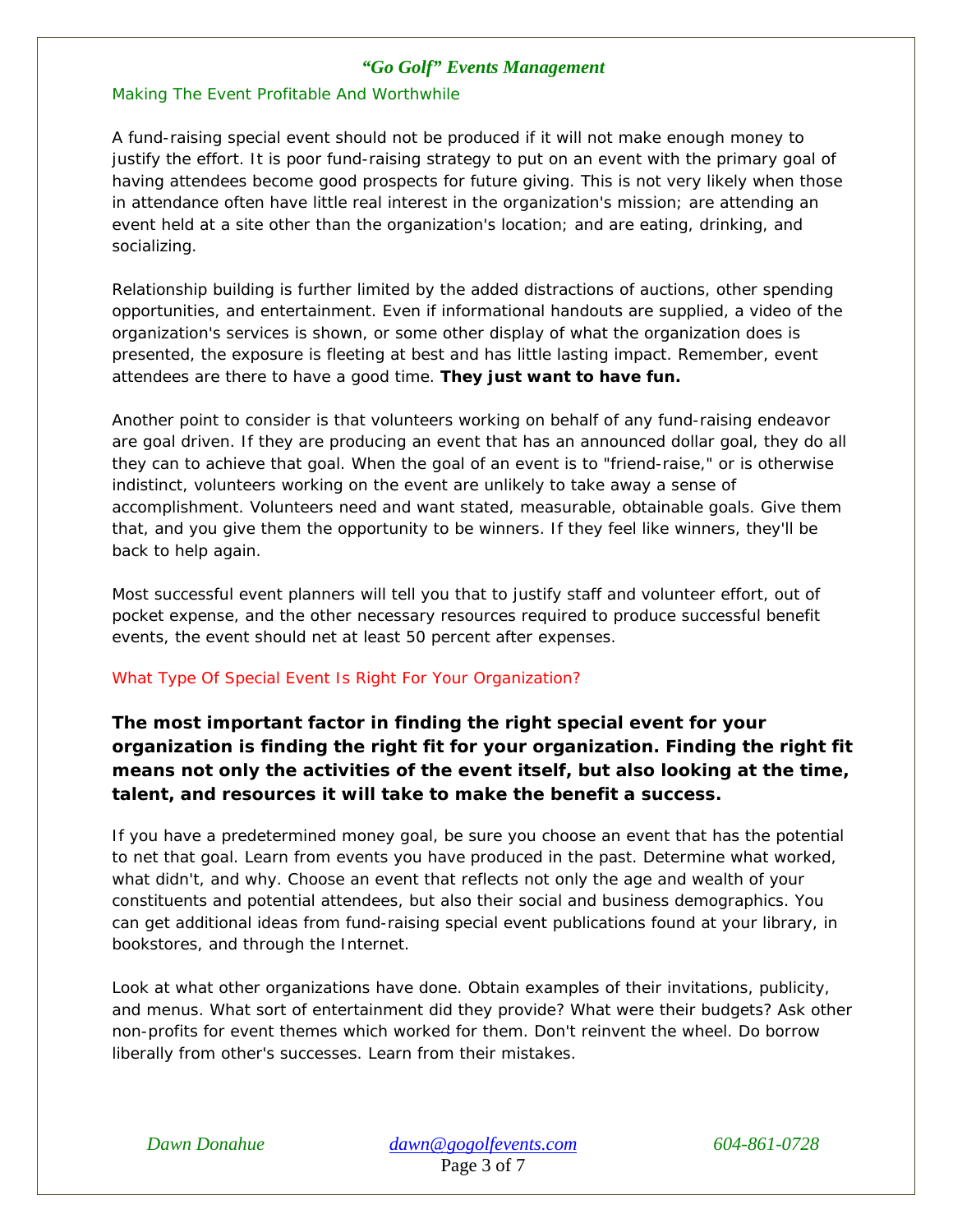**Finally, do you have a "hook" on which to hang your event?** Is your organization soon to celebrate a special anniversary or other milestone? Is there a homegrown celebrity (entertainment, sports, etc.) willing to be a special guest at your function? Or perhaps you will want to produce an auction, ball, dinner, premier home tour, pizza party, barbecue, or walking, running, and cycle "thon." These and many more ideas have all worked for other non-profits. Ask around, and you'll find all of the information, material samples, and guidance you need to get a running start for your event.

## Developing A Fund-Raising Special Event Plan

Every special event succeeds or fails largely on the strength of its planning. Good organization is the special event planner's "road map," agenda, and justification. It assesses the event's goals, develops strategies, appoints committees, sets timelines, and determines tactics. A realistic fund-raising event cannot succeed without a well-drawn, fully conceived plan. You are ready to plan a special event when:

- 1. You have a chairperson who is qualified and will work hard
- 2. You have volunteers who are organized and ready to help.
- 3. You have an active, dedicated and supportive board.
- 4. You have enough time for the volunteers to do a thorough job.
- 5. You have adequate staff support (A volunteer committee is not staff. Professional event planners are the administrative staff that volunteer committees need for support and success)
- 6. Your organization has an up-to-date mailing list.
- 7. Your organization is well recognized in the community.
- 8. You have enough potential sponsors and patrons to make a strong profit.
- 9. The benefit planned is the only request for funds you will be making at that time.

Progress: Reports, Meetings, And Sharing The Information

How do you keep a fund-raising benefit event on track? By being well organized, constantly monitoring progress, and informing all event planning participants of that progress. You should structure the event committee to encourage accountability similar to that found in an organizational management chart.

The best way to make sure that information is being shared is to schedule weekly or monthly progress meetings. Committee members and others know they will be expected to report on their area of responsibility. They need to report what has been done, what is being done, and what is yet to be done. You want people leaving an event progress meeting with a clear understanding of where the event stands relative to its timeline, and with a renewed, reinvigorated commitment to get the job done.

*Dawn Donahue dawn@gogolfevents.com 604-861-0728*  Page 4 of 7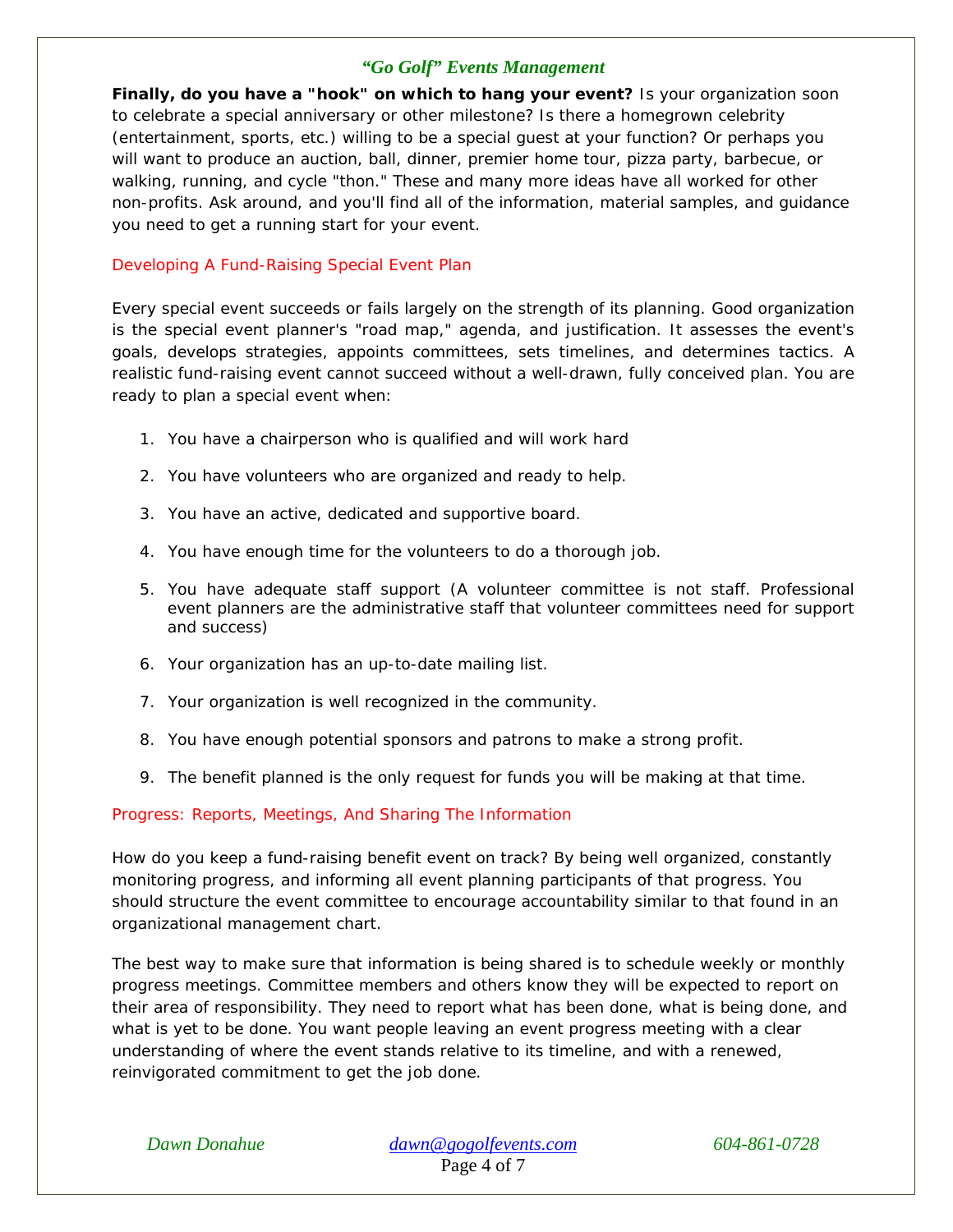### Write A Final Wrap-Up Report Of The Special Event

Once your event is over, you have to do something crucially important for your next event. Convene a meeting of the leaders of the event to conduct a final critique of what happened and to plan for the future. This should happen as soon as possible. Delay and people will begin to forget important details. A review of the event starts simply with the questions: What went right? What went wrong? The replies to those questions will contain the answer to the next question. Will we do it again next year? There are other questions you need to answer. They include:

- Did the event make a significant enough amount of money?
- Were the tickets priced just right?
- Did we pre-sell enough tickets?
- Did we target a well-defined market?
- Will the event help promote community involvement and continuing support?
- Did we really carefully plan and execute to the last detail?
- Will we use the event as an opportunity to make new friends?
- Did it divert attention or interfere with other fund-raising?
- Did volunteers and staff communicate effectively?
- Did we secure enough underwriting to significantly reduce expenses?
- Did we experience avoidable mistakes?
- Was our chairperson qualified and did he/she work hard?
- Were our volunteers well organized and ready to help?
- Did we have an active, dedicated, supportive board?
- Was there enough time for the volunteers to do a thorough job?
- Did we have adequate staff support?
- Did our organization have an up-to-date mailing list?
- Did we have enough potential sponsors and patrons to make a strong profit?

Get answers to those questions

You will have the substance of your post-event final report.

*Dawn Donahue dawn@gogolfevents.com 604-861-0728*  Page 5 of 7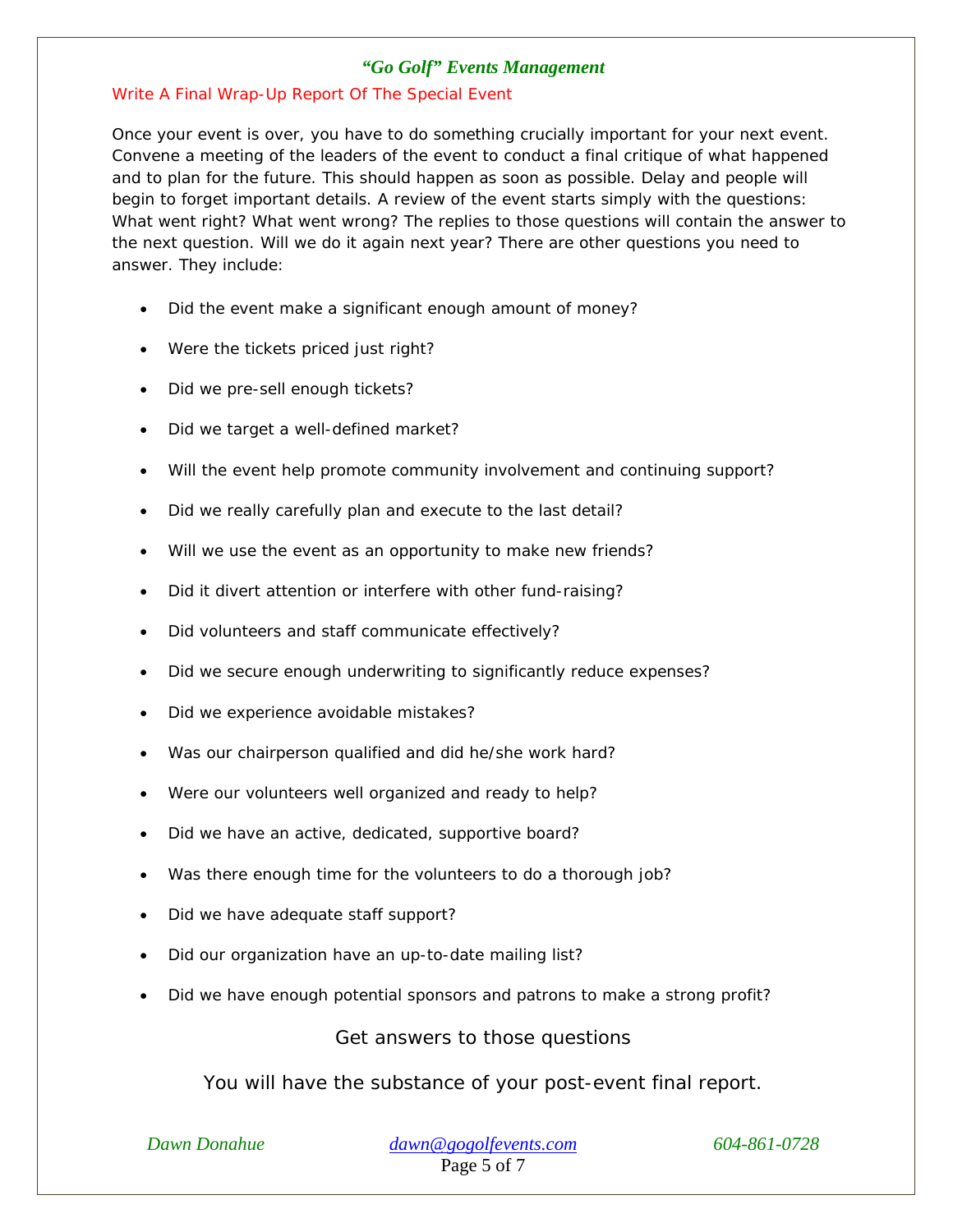### Thanking Sponsors and Underwriters

If you raised sponsorship or underwriting money for your special event, you need to issue a special thanks to the organizations and people who provided it.

Ask yourself how you would have liked to be thanked if your company had been the event sponsor. It's almost that simple. If you had seen to it that your company gave funds to a nonprofit's event, what would you like to have from them once the event was completed? What is it you could show to your colleagues to let them know their company's gift was appreciated and that it was money well spent to build better public relations and goodwill in the community?

Be sure to ask event coordinators from other nonprofit organizations for their advice. Get examples of everything they do, including their versions of sponsorship recognition, credits, and acknowledgments. If you ask a rather geographically distant and non-competing nonprofit, I doubt you will have any problem getting cooperation. Most folks in our business are happy to share with colleagues.

A sponsor of a special event would want and would appreciate:

- 1. Prompt acknowledgement --- not months after the event. To know the event was a success and that "we could not have done it without you."
- 2. Being told how much net profit was realized. (Only if that number is significant. If it was not, refer to the net proceeds in a general way.)
- 3. Being informed of the real good the sponsorship money will do to help carry out the organization's mission.
- 4. A notebook, scrapbook, or folder containing examples of all promotion and publicity for the event, especially with liberal mention of the sponsoring company.
- 5. Receiving an official thank-you letter signed by the chair of the event, or by the organization's Board President. Not a staff member. The best way to present your organization's thanks and acknowledgments is in person. See if representatives from the sponsor would like to meet with your organization's officials for the presentation. If that is not possible, simply do so by mail.

### Will There Be A Next Time?

Now there's the final and maybe biggest question. To answer it the first thing you do is to carefully assess the true value of the net profit gained by the event. Just what amount of contributed income did it provide to help balance the organization's budget? How the event exceeded, meet, or did not meet, the goals established at the start will help to answer:

- 1. Will the event be repeated next year?
- 2. If so, will it be done in the same or in a different way?
- 3. If to be done in a different way, how different?

Most important is that the event did not interfere in any way with your organization's ability to carry out its other essential fund-raising campaigns. A fund-raising event should only be

*Dawn Donahue dawn@gogolfevents.com 604-861-0728*  Page 6 of 7